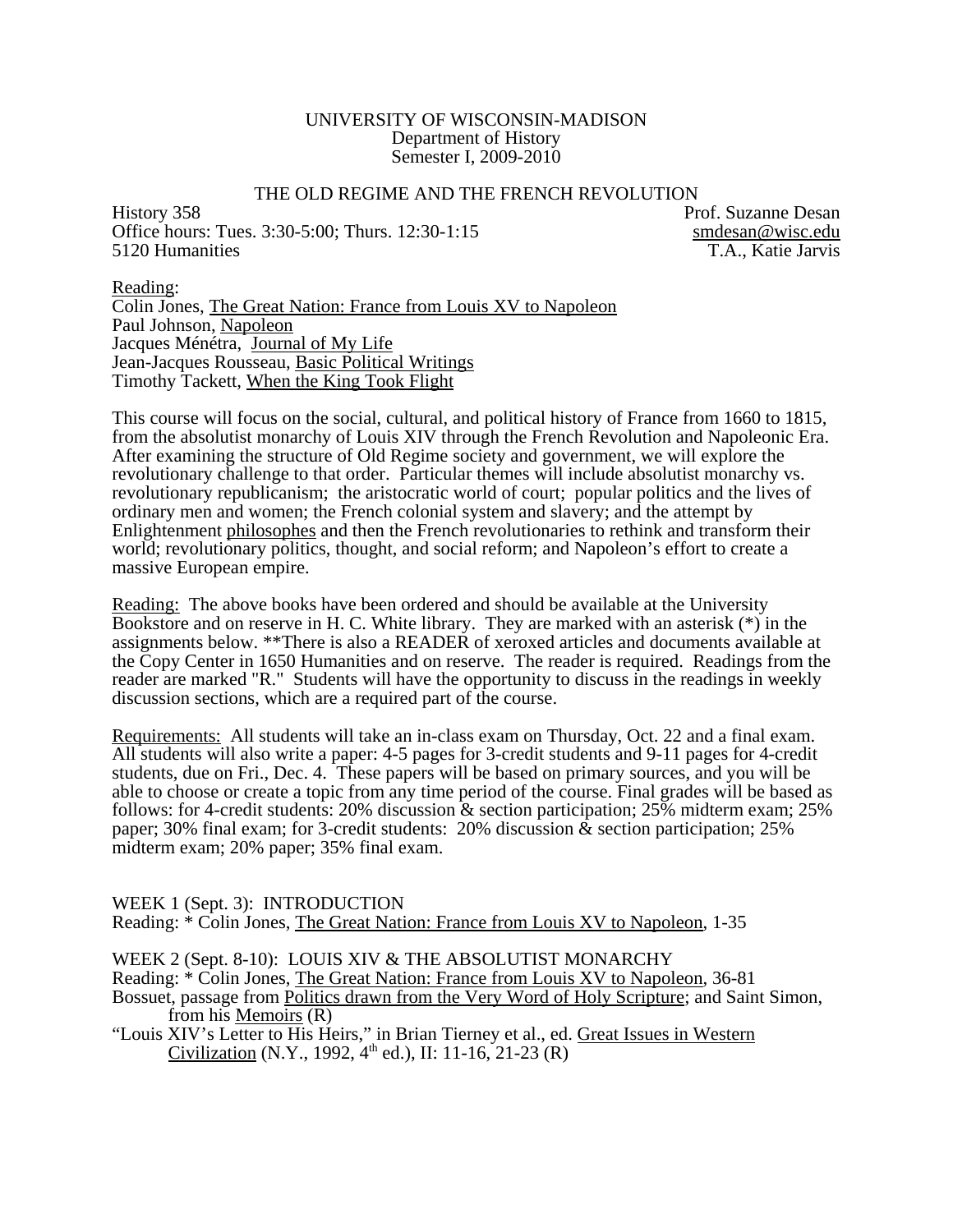WEEK 3 (Sept 15-17): ARISTOCRATS & PEASANTS

Reading: \* Jones, Great Nation, 148-59

Gail Bossenga, "Society," in Old Regime France, ed. William Doyle, 42-77 (R)

Olwen Hufton, "Women and the Family Economy in the Eighteenth Century," French Historical Studies 9 (1975): 1-22. (R).

Petition of Grievances from the community of Lignère la Doucelle; Two Letters relating to marriage, from Family, Gender and Law in Early Modern France, 20-21, 49-51 (R)

WEEK 4 (Sept 22-24): URBAN ARTISANS, POPULAR CULTURE, RELIGION Reading: \* Jacques Ménétra, A Journal of My Life, vii-80, 243-280, 299-316

WEEK 5 (Sept 29- Oct. 1) THE GROWING ECONOMY, SLAVERY, & COLONIALISM Reading: \* Jones, Great Nation, 159-70

Laurent Dubois, Avengers of the New World: The Story of the Haitian Revolution, 18-21, 36-59 (R)

Raynal, A History of the Two Indies, ed. Peter Jimack, 152-162 and anti-slavery documents in Lynn Hunt, ed. The French Revolution and Human Rights: A Brief Documentary History,  $55-59$  (R)

WEEK 6 (Oct. 6-8): THE ENLIGHTENMENT I

Reading:\* Jones, Great Nation, 171-96, 212-225

Voltaire and Edict of Toleration in Hunt, ed. French Revolution & Rights,  $38-43$  (R)

Diderot, from Encyclopedia & Dumarsais, "Philosophe" in The Enlightenment Reader, 17-23 (R)

\* Jean-Jacques Rousseau, Selections from The Discourse on the Origins of Inequality, 25-29, 33- 39, 59-81 {pages = from Rousseau, Basic Political Writings (Hackett)}

WEEK 7 (Oct 13-15): THE ENLIGHTENMENT II

Reading: \* Jean-Jacques Rousseau, Selections from The Social Contract, 141-66, 170-72. Thomas, d'Epinay & Rousseau in Lives and Voices: Sources in European Women's History,  $243 - 251(R)$ 

WEEK 8 (Oct 20-22): POLITICS AT MID-CENTURY AND EXAM Reading: \* Jones, Great Nation, 125-148, 226-245

\*\* In-class EXAM on Thursday, Oct 22

WEEK 9 (Oct 27-29): CAUSES AND OUTBREAK OF FRENCH REVOLUTION Reading: \* Jones, Great Nation, 336-422

Abbé Sieyès, "What is the Third Estate?" in Sources of the Making of the West, II: 89-93 (R) Accounts of the Popular Unrest and the Decree Abolishing Feudalism, in The Old Regime and the French Revolution, ed. K. M. Baker (Chicago, 1987), 217, 220-23, 226, 228-231 (R)

WEEK 10 (Nov 3-5): KING'S FLIGHT & RADICALIZATION OF REVOLUTION Reading: \*Timothy Tackett, When the King Took Flight, 1-56, 83-118,137-155,165-198 "The Declaration of the Rights of Man and Citizen" in Sources of the West, 69-70 (R) "Women's March to Versailles" in The French Revolution: A Document Collection, 83-89 (R)

WEEK 11 (Nov 10-12): REPUBLICANISM AND SOCIAL REFORMS Reading: \*Jones, Great Nation, 449-475

\* Documents on Jews' rights: 93-101; Olympe de Gouges, "Declaration of the Rights of Women", 124-129, in Hunt, ed. French Revolution and Human Rights, (R)

Dominique Godineau, "Masculine and Feminine Political Practice during the French Revolution, 1793-Year III," in Women and Politics in the Age of Democratic Revolution, 61-80 (R)